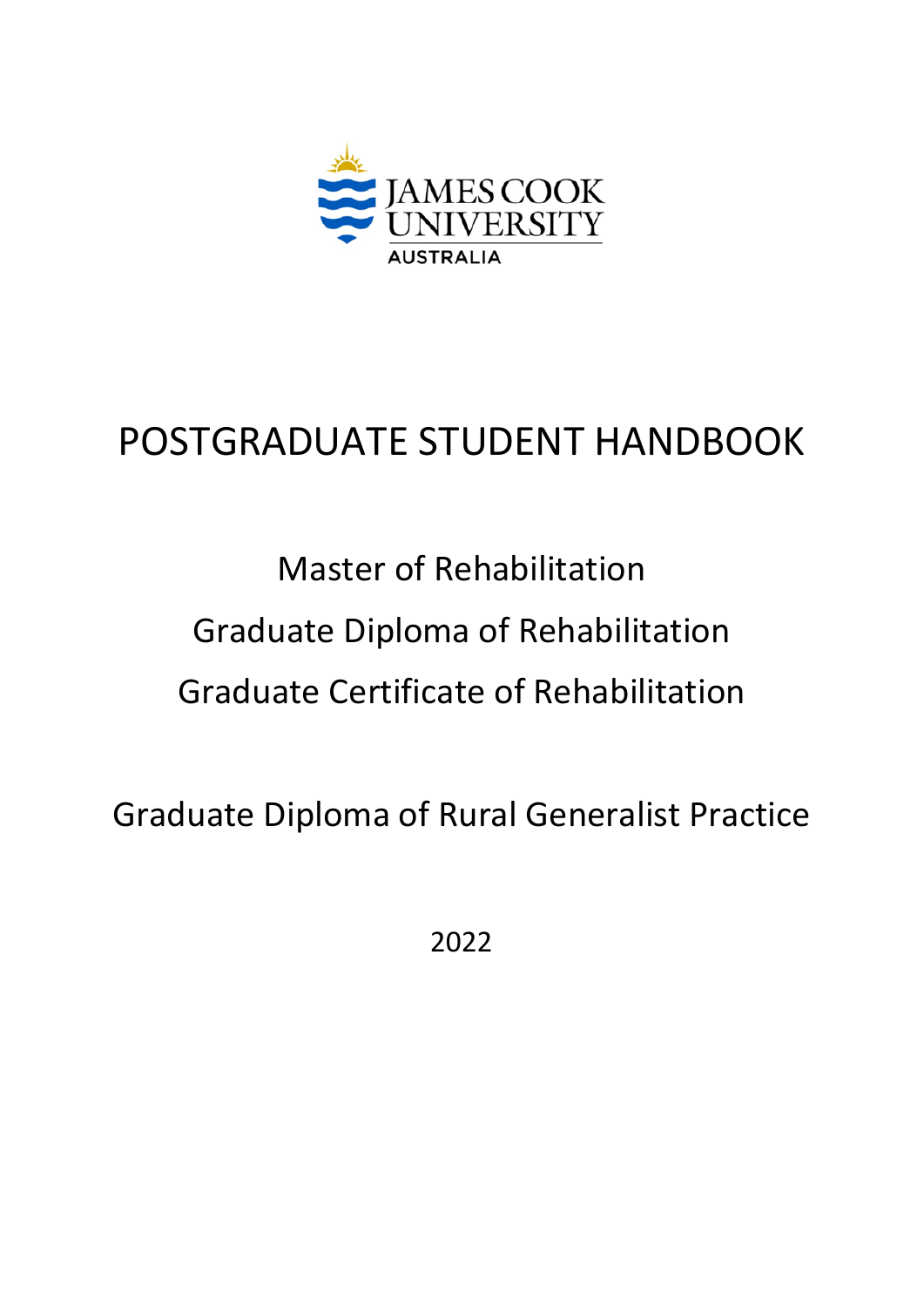# Contents

| Extensions, deferring or special consideration for assessment not including exams  17 |
|---------------------------------------------------------------------------------------|
|                                                                                       |
|                                                                                       |
|                                                                                       |
|                                                                                       |
|                                                                                       |
|                                                                                       |
|                                                                                       |
|                                                                                       |
|                                                                                       |
|                                                                                       |
|                                                                                       |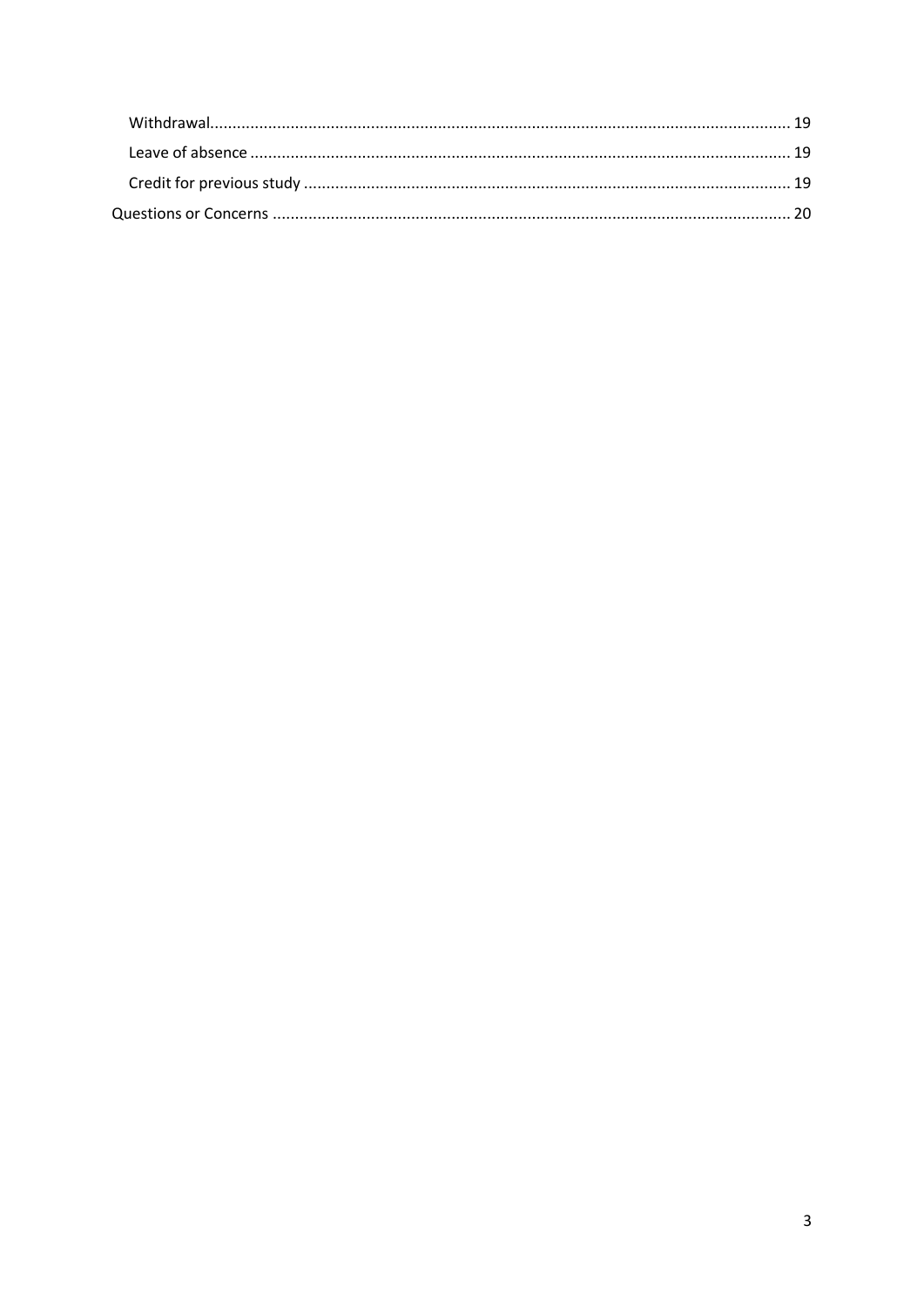# <span id="page-3-0"></span>Welcome

Welcome to James Cook University (JCU) and congratulations on choosing the next step in your career pathway. Our postgraduate distance education program at JCU offers you the option of developing your clinical practice and research skills at a level that suits you. At JCU we offer a variety of courses in rehabilitation and rural generalist practice:

### **Rehabilitation**

There are three nested courses in rehabilitation designed specifically for individuals with a background in health. The following courses will support you in enhancing your clinical knowledge and advancing your analytic and research skills:

- Graduate Certificate of Rehabilitation
- Graduate Diploma of Rehabilitation
- Master of Rehabilitation

#### **Rural Generalist Practice**

JCU also offers:

• Graduate Diploma in Rural Generalist Practice (RGP)

In this course you will undertake a range of subjects that allow you to deliver rural and remote health services effectively and confidently in low resource settings. You will gain leadership, research and patient management skills in rural generalist professional practice to respond to diverse healthcare needs.

All courses are offered externally (online) providing flexible learning options that allow you the freedom to manage your time efficiently around study, work and home commitments. Although the courses are online, our staff are committed to supporting your learning as you journey through postgraduate education; our aim is to facilitate you achieving your goals. We look forward to getting to know you over the coming months and wish you well for your studies.

Best wishes

Moira Smith Course Coordinator - Master of Rehabilitation

Anne Jones Course Coordinator - Allied Health Rural Generalist Program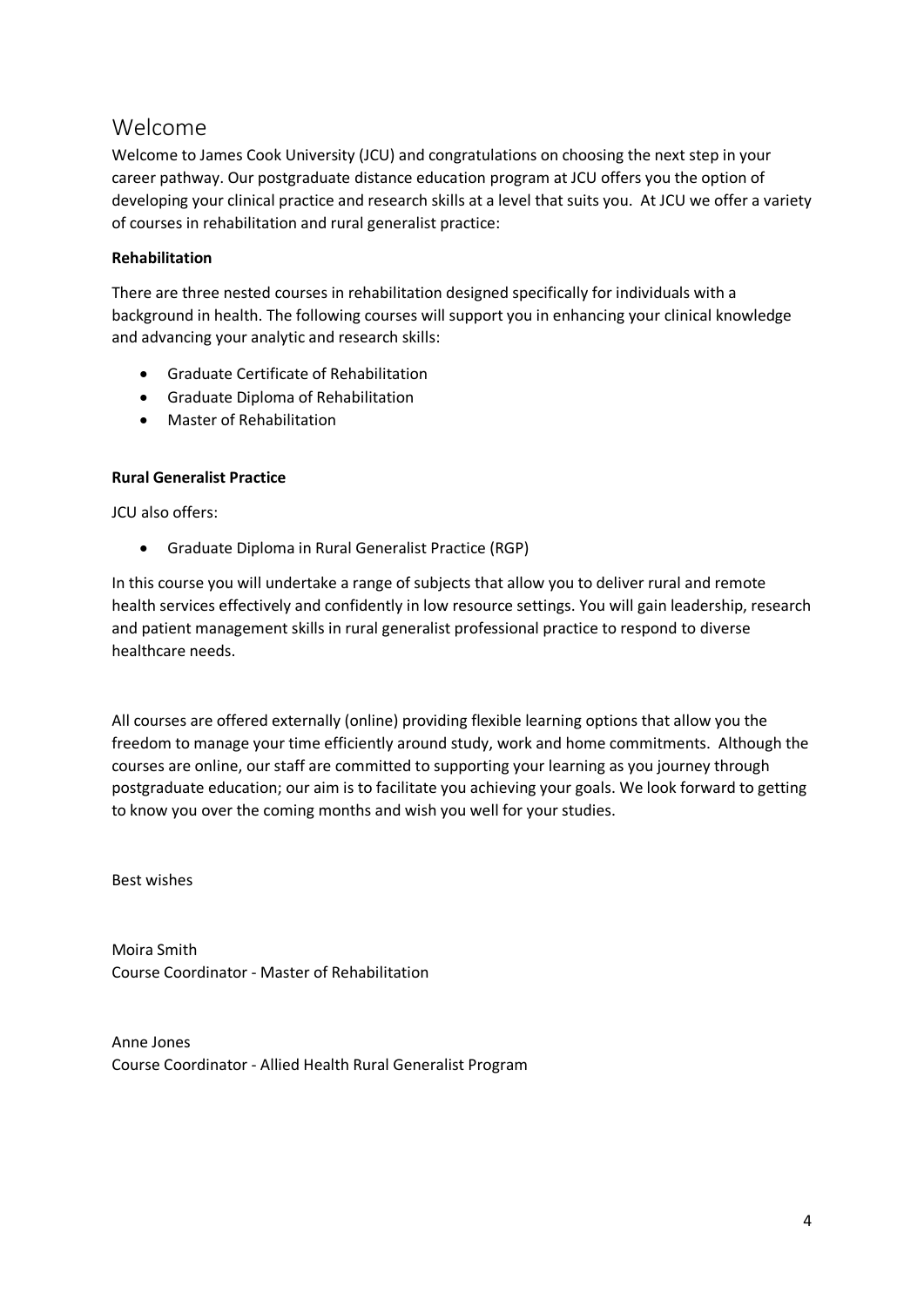# <span id="page-4-0"></span>Contacts

| Moira Smith                       | Course Coordinator -<br>Master of<br>Rehabilitation               | Tel: (07) 4781 6003 | moira.smith2@jcu.edu.au   |
|-----------------------------------|-------------------------------------------------------------------|---------------------|---------------------------|
| Associate Professor<br>Anne Jones | Course Coordinator -<br><b>Allied Rural</b><br>Generalist Program | Tel: (07) 4781 4085 | anne.jones@jcu.edu.au     |
| Dr Trish Wielandt                 | Head of Discipline for<br><b>Occupational Therapy</b>             | Tel: (07) 4781 6672 | trish.wielandt@jcu.edu.au |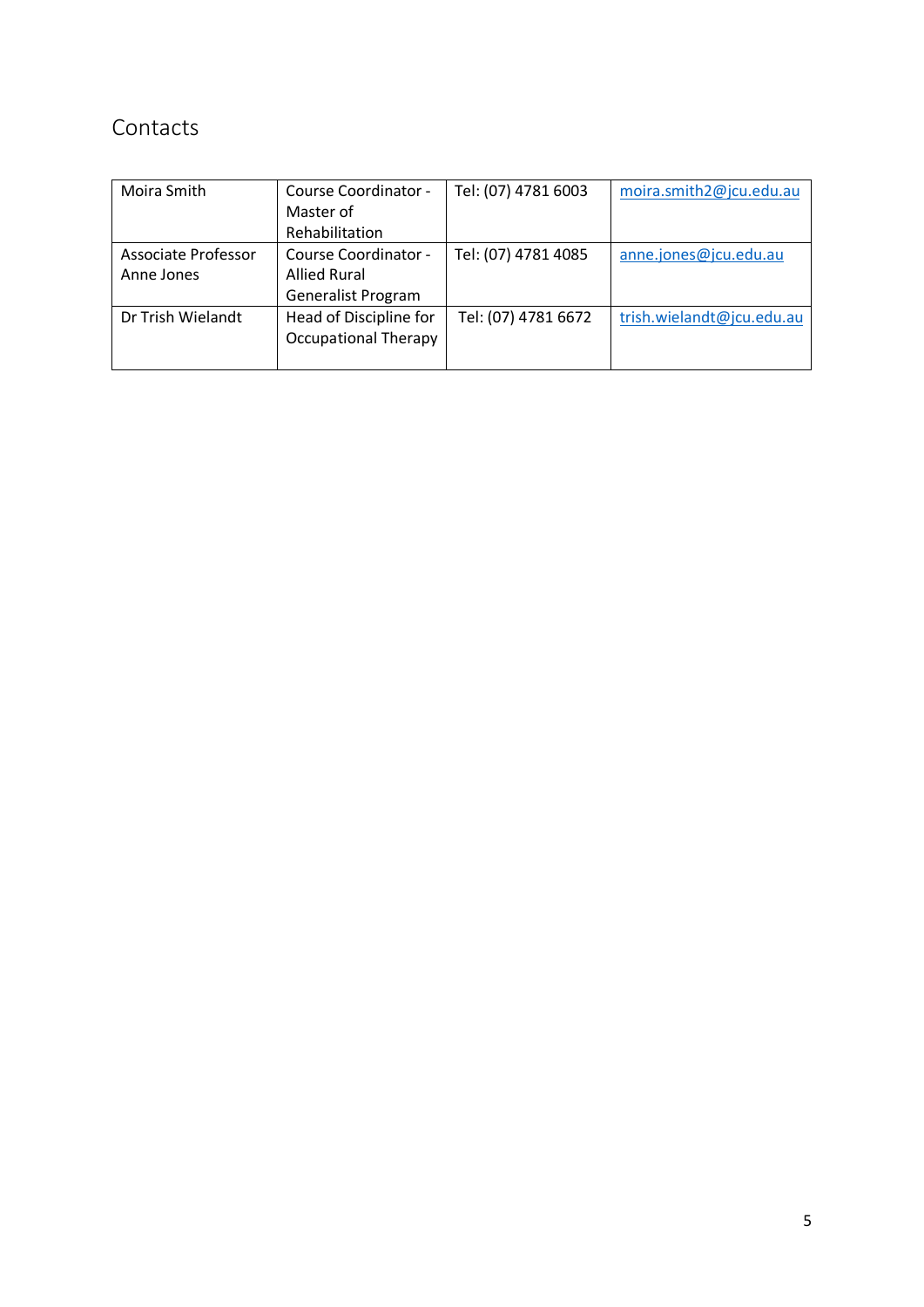# <span id="page-5-0"></span>Admission Requirements

# <span id="page-5-1"></span>Course pre-requisites (Master, Grad Dip, Grad Cert of Rehabilitation)

Applicants must have completed an AQF level 7 bachelor degree in a relevant health discipline, from this or another university (General major); or a Bachelor of Physiotherapy, Occupational Therapy or Speech Pathology at an Australian University or hold an equivalent international entry level qualification in one of these professions (Physiotherapy major, Occupational Therapy major or Speech Pathology major). Completion of the Master of Rehabilitation will not enable Australian registration of overseas qualified health professionals.

# <span id="page-5-2"></span>Course pre-requisites (Grad Dip RGP)

AQF Level 7 bachelor degree in a relevant health discipline completed more than two years prior to admission.

### <span id="page-5-3"></span>Minimum English language proficiency requirements

Applicants of non-English speaking backgrounds must meet the English language proficiency requirements of Band 3a – Schedule II of the JCU Admissions Policy. For students undertaking the Speech Pathology major, an overall IELTS of 7.0 with a minimum writing score of 6.0; speaking score of 8.0; reading and listening score of 7.0 is required.

### <span id="page-5-4"></span>Post admission requirements

Telephone and computer access with internet. Some subjects will require limited attendance at the Townsville campus.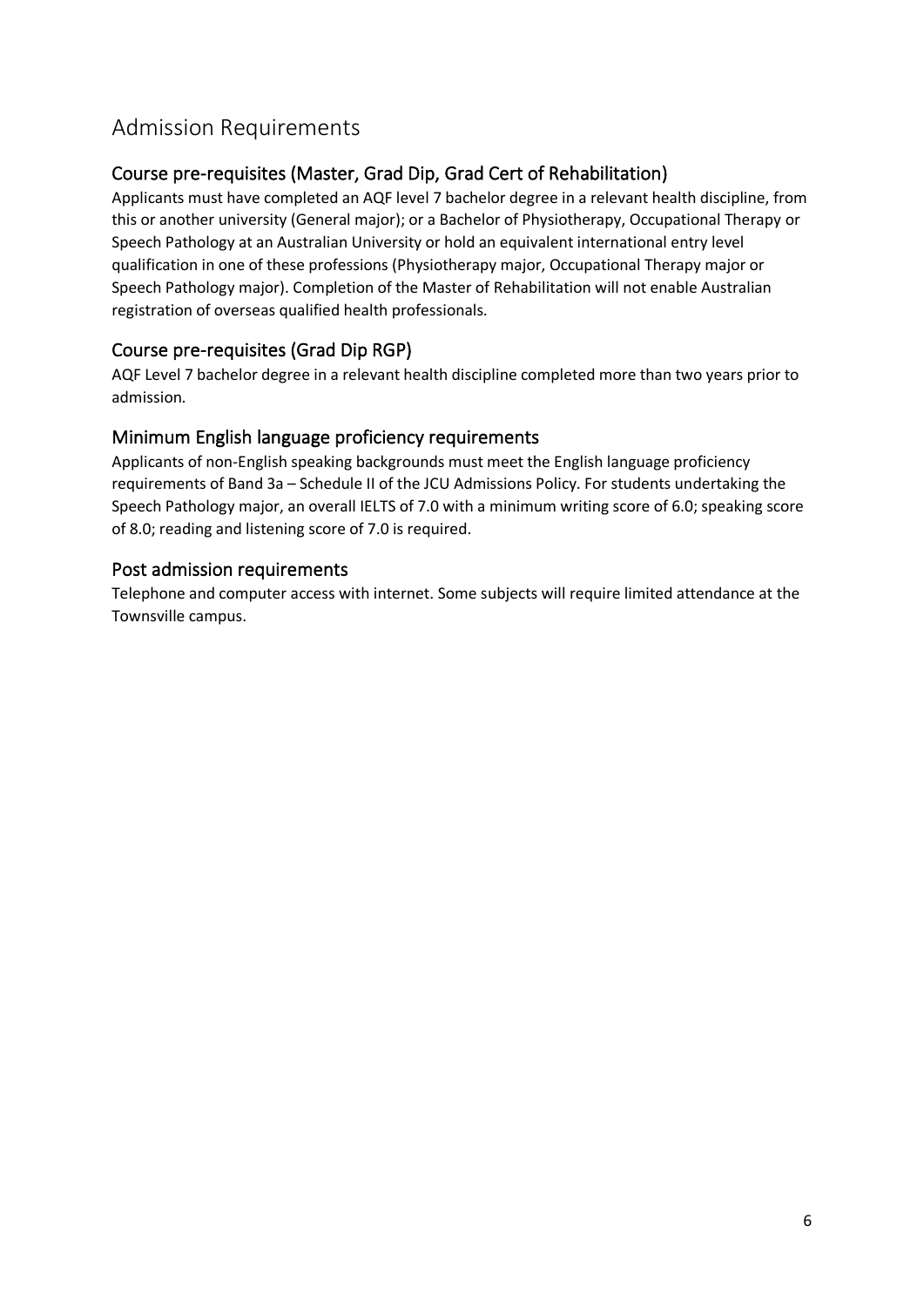# <span id="page-6-0"></span>Rehabilitation Courses

(Master, Grad Dip and Grad Cert of Rehabilitation)

# <span id="page-6-1"></span>Learning Outcomes

On successful completion, graduates will be able to:

- Apply and adapt an advanced and integrated body of theoretical knowledge, skills and technical competencies across diverse contexts as a health professional
- Design assessment, management and evaluation plans across the lifespan, for culturally and demographically diverse peoples, especially in tropical, rural, remote and Indigenous communities
- Retrieve, critically evaluate, synthesise and apply established and evolving evidence in order to develop solutions for complex problems in health professional practice
- Communicate theoretical propositions, methodologies, therapy concepts, treatment options and professional decisions to specialist and non-specialist audiences using advanced oral and written English language and, where appropriate, numeracy skills
- Demonstrate high-level responsibility and accountability for future professional development requirements based on reflection on current skills, knowledge and attitudes
- Apply knowledge of research principles and methods to design, analyse and ethically implement research and critically reflect on implications of findings for clinical practice.

# <span id="page-6-2"></span>Course Structure

# <span id="page-6-3"></span>Graduate Certificate in Rehabilitation

This is a 12 credit point course which is completed in six months full-time or 12 months part-time. Students are expected to complete the **core subject** [RH5202](http://www.jcu.edu.au/app/studyfinder/?subject=RH5202) Rehabilitation for Chronic Conditions (3 credit points) and **three subjects (9 credit points) from their respective major** (General, Physiotherapy, Occupational Therapy or Speech Pathology), see the following link for more detail on each major and available subjects:

#### <https://www.jcu.edu.au/courses-and-study/courses/graduate-certificate-of-rehabilitation>

Each subject has its own subject outline that specifies the subject outcomes and expectations including assessment details. Individual subject coordinator contact details can also be located in the subject outline.

# <span id="page-6-4"></span>Graduate Diploma in Rehabilitation

This is a 24 credit point course which is completed in one year full-time or two years part-time. Students are expected to complete the **core subjects** [RH5200](http://www.jcu.edu.au/app/studyfinder/?subject=RH5200) Rehabilitation Research and Evidence Based Practice (3 credit points) and [RH5202](http://www.jcu.edu.au/app/studyfinder/?subject=RH5202) Rehabilitation for Chronic Conditions (3 credit points). Students will also complete **two subjects (6 credit points) from their respective major** (General,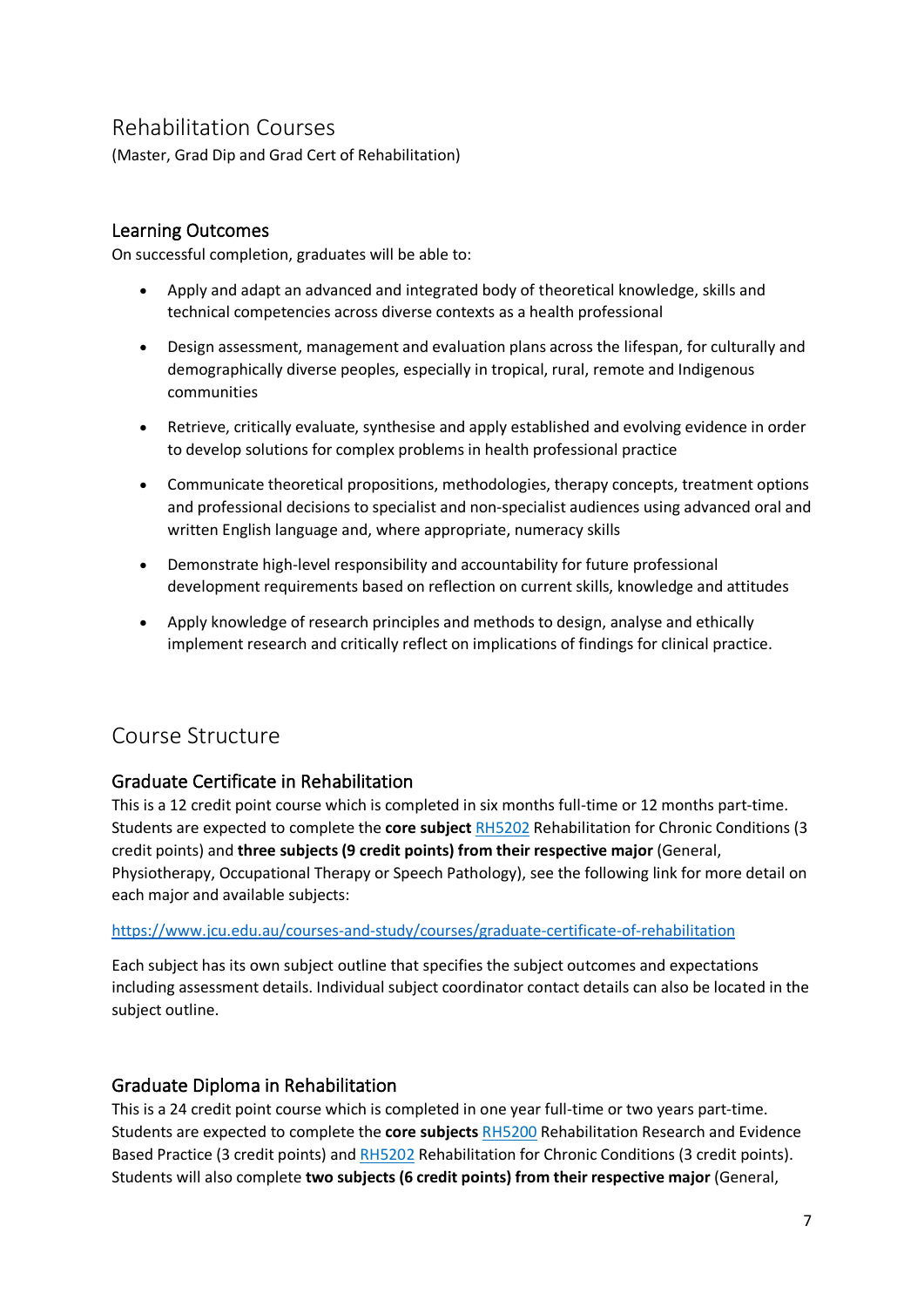Physiotherapy, Occupational Therapy or Speech Pathology), see the following link for more detail on each major and available subjects:

<https://www.jcu.edu.au/courses-and-study/courses/graduate-diploma-of-rehabilitation>

In order to complete the Graduate Diploma in Rehabilitation, students have a choice as to whether they wish to pursue a coursework stream or a research stream.

#### <span id="page-7-0"></span>Coursework Stream

Select 9 credit points of specified level 5 subjects from **List 1**

#### **PLUS**

Select 3 credit points of any postgraduate subject (can be cross-institutional if approved by the Course Coordinator)

#### **List 1**

[HS5102:](http://www.jcu.edu.au/app/studyfinder/?subject=HS5102)03 Qualitative Research Methods for Health Professionals

[HS5800:](http://www.jcu.edu.au/app/studyfinder/?subject=HS5800)03 Introduction to Lifestyle Medicine

[HS5801:](http://www.jcu.edu.au/app/studyfinder/?subject=HS5801)03 Health Coaching and Behaviour Change

[HS5802:](http://www.jcu.edu.au/app/studyfinder/?subject=HS5802)03 Models of Care and Innovation in Lifestyle Medicine

[HS5803:](http://www.jcu.edu.au/app/studyfinder/?subject=HS5803)03 Lifestyle Medicine Assessment and Prescription

[NS5342:](https://secure.jcu.edu.au/app/studyfinder/?subject=NS5342)03 Principles of Education for the Health Professional

[OT5200:](http://www.jcu.edu.au/app/studyfinder/?subject=OT5200)03 Advanced Practice within the Rural and Remote Context

[OT5202:](http://www.jcu.edu.au/app/studyfinder/?subject=OT5202)03 Cultural Competency Principles in Australian Healthcare Practice

[RH5201:](http://www.jcu.edu.au/app/studyfinder/?subject=RH5201)03 Rehabilitation for Disability Across the Lifespan

[RH5205:](http://www.jcu.edu.au/app/studyfinder/?subject=RH5205)03 Palliative Care for Health Professionals

[RH5206:](http://www.jcu.edu.au/app/studyfinder/?subject=RH5206)03 Assistive Technology Strategies to Enable Personal Autonomy

[TM5515:](http://www.jcu.edu.au/app/studyfinder/?subject=TM5515)03 Epidemiology for Public Health

[TM5516:](http://www.jcu.edu.au/app/studyfinder/?subject=TM5516)03 Biostatistics for Public Health

[TM5528:](http://www.jcu.edu.au/app/studyfinder/?subject=TM5528)03 Health Promotion

[TM5540:](http://www.jcu.edu.au/app/studyfinder/?subject=TM5540)03 Public Health and the Workplace

[TM5541:](https://secure.jcu.edu.au/app/studyfinder/?subject=TM5541)03 Managing Effective Health Programs

#### **OR**

#### <span id="page-7-1"></span>Research Stream

Students will complete the two research subjects listed below (12 credit points):

[RH5203:](http://www.jcu.edu.au/app/studyfinder/?subject=RH5203)06 Research 1: A Literature Review – Part 1 of 2

[RH5204:](http://www.jcu.edu.au/app/studyfinder/?subject=RH5204)06 Research 2: A Research Project – Part 2 of 2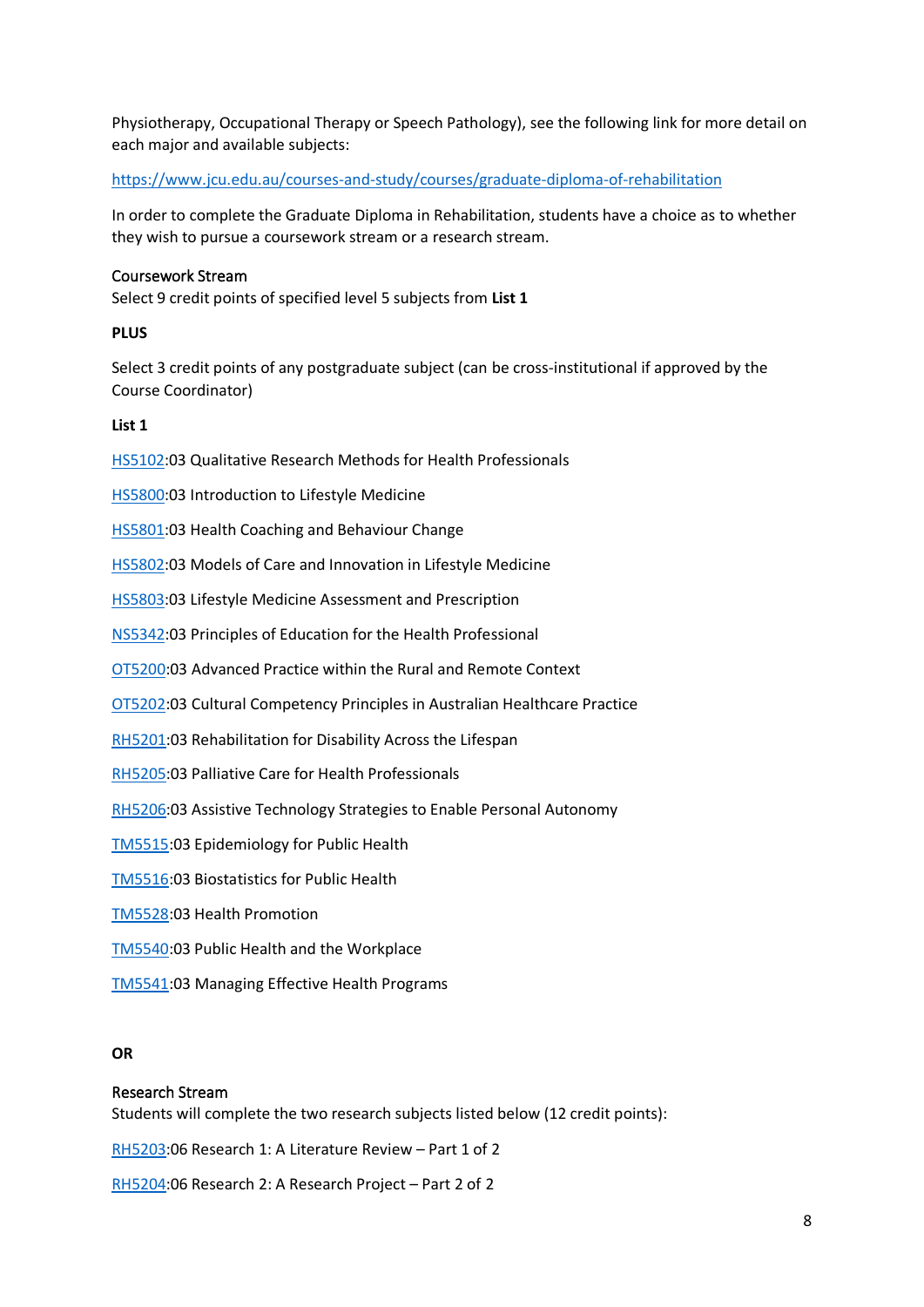Each subject has its own subject outline that specifies the subject outcomes and expectations including assessment details. Individual subject coordinator contact details can also be located in the subject outline.

### <span id="page-8-0"></span>Master of Rehabilitation

This is a 36 credit point course which is completed in 18 months full-time or equivalent part-time. Students are expected to complete the **core subjects** [RH5200](http://www.jcu.edu.au/app/studyfinder/?subject=RH5200) Rehabilitation Research and Evidence Based Practice; [RH5202](http://www.jcu.edu.au/app/studyfinder/?subject=RH5202) Rehabilitation for Chronic Conditions and [OT5202](https://secure.jcu.edu.au/app/studyfinder/?subject=ot5202) Cultural Competency Principles in Australian Healthcare Practice (3 credit points per subject). Students will also complete **three subjects (9 credit points) from their respective major** (General, Physiotherapy, Occupational Therapy or Speech Pathology), see the following link for more detail on each major and available subjects:

#### <https://www.jcu.edu.au/courses-and-study/courses/master-of-rehabilitation>

In order to complete the Master in Rehabilitation, students have a choice as to whether they wish to pursue a coursework stream or a research stream.

#### <span id="page-8-1"></span>Coursework Stream

Select 15 credit points of specified subjects from **List 1**

#### **PLUS**

Select 3 credit points of any postgraduate subject (can be cross-institutional if approved by the Course Coordinator)

#### **List 1**

[HS5102:](http://www.jcu.edu.au/app/studyfinder/?subject=HS5102)03 Qualitative Research Methods for Health Professionals

[HS5800:](http://www.jcu.edu.au/app/studyfinder/?subject=HS5800)03 Introduction to Lifestyle Medicine

[HS5801:](http://www.jcu.edu.au/app/studyfinder/?subject=HS5801)03 Health Coaching and Behaviour Change

[HS5802:](http://www.jcu.edu.au/app/studyfinder/?subject=HS5802)03 Models of Care and Innovation in Lifestyle Medicine

[HS5803:](http://www.jcu.edu.au/app/studyfinder/?subject=HS5803)03 Lifestyle Medicine Assessment and Prescription

[NS5342:](https://secure.jcu.edu.au/app/studyfinder/?subject=NS5342)03 Principles of Education for the Health Professional

[OT5200:](http://www.jcu.edu.au/app/studyfinder/?subject=OT5200)03 Advanced Practice within the Rural and Remote Context

[RH5201:](http://www.jcu.edu.au/app/studyfinder/?subject=RH5201)03 Rehabilitation for Disability across the Lifespan

[RH5205:](http://www.jcu.edu.au/app/studyfinder/?subject=RH5205)03 Palliative Care for Health Professionals

[RH5206:](http://www.jcu.edu.au/app/studyfinder/?subject=RH5206)03 Assistive Technology Strategies to Enable Personal Autonomy

[TM5516:](https://secure.jcu.edu.au/app/studyfinder/?subject=TM5516)03 Biostatistics for Public Health

[TM5528:](http://www.jcu.edu.au/app/studyfinder/?subject=TM5528)03 Health Promotion

[TM5540:](http://www.jcu.edu.au/app/studyfinder/?subject=TM5540)03 Public Health and the Workplace

[TM5541:](https://secure.jcu.edu.au/app/studyfinder/?subject=TM5541)03 Managing Effective Health Programs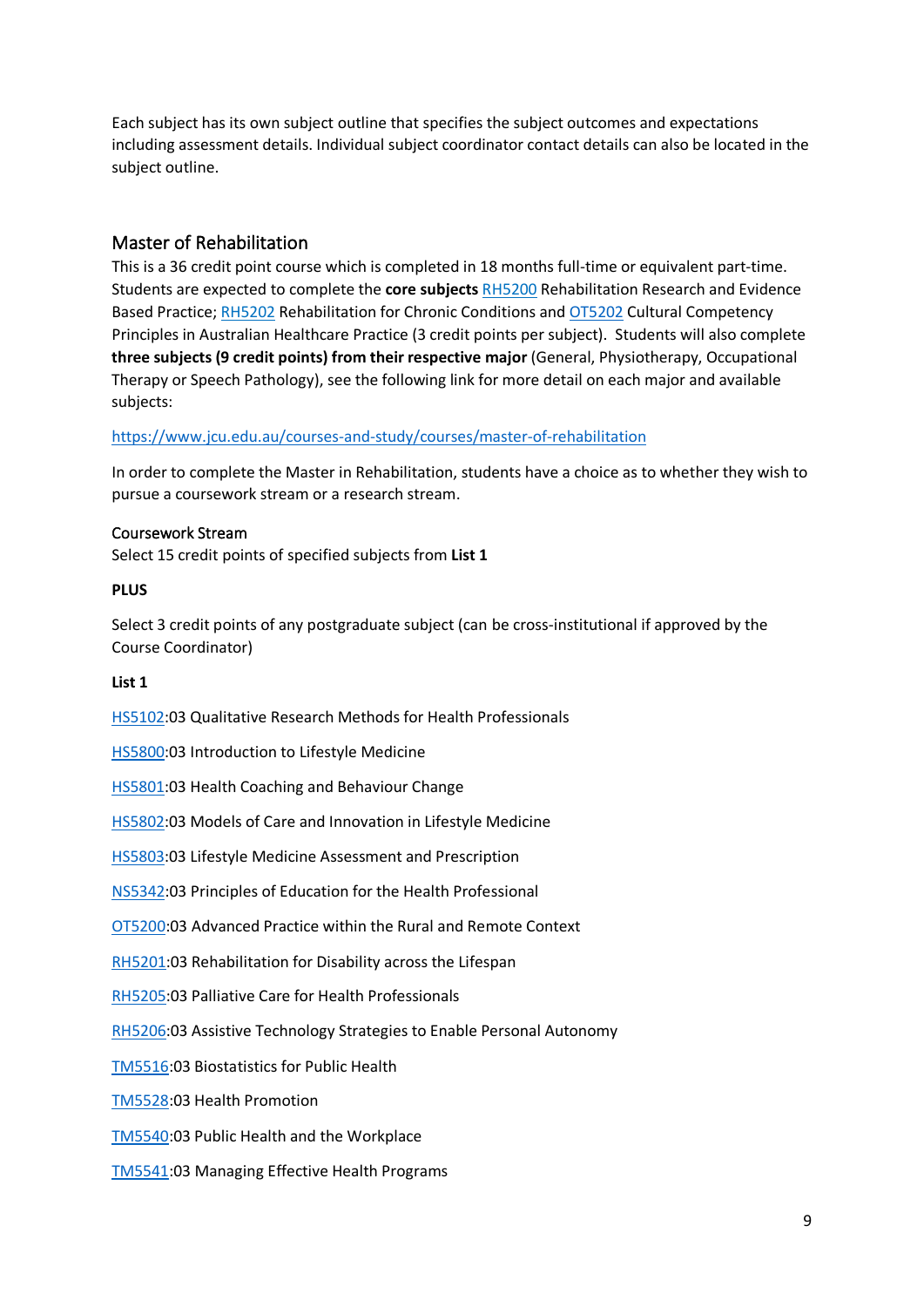#### **OR**

#### <span id="page-9-0"></span>Research Stream

[RH5203:](http://www.jcu.edu.au/app/studyfinder/?subject=RH5203)06 Research 1: A Literature Review – Part 1 of 2

[RH5204:](http://www.jcu.edu.au/app/studyfinder/?subject=RH5204)06 Research 2: A Research Project – Part 2 of 2

#### **PLUS**

Select 6 credit points of specified subjects from **List 2**

#### **List 2**

[HS5102:](http://www.jcu.edu.au/app/studyfinder/?subject=HS5102)03 Qualitative Research Methods for Health Professionals *or* [TM5524:](http://www.jcu.edu.au/app/studyfinder/?subject=TM5524)03 Qualitative Research Methods for Tropical Health Practitioners

[TM5515:](http://www.jcu.edu.au/app/studyfinder/?subject=TM5515)03 Epidemiology for Public Health

[TM5516:](http://www.jcu.edu.au/app/studyfinder/?subject=TM5516)03 Biostatistics for Public Health

Each subject has its own subject outline that specifies the subject outcomes and expectations including assessment details. Individual subject coordinator contact details can also be located in the subject outline.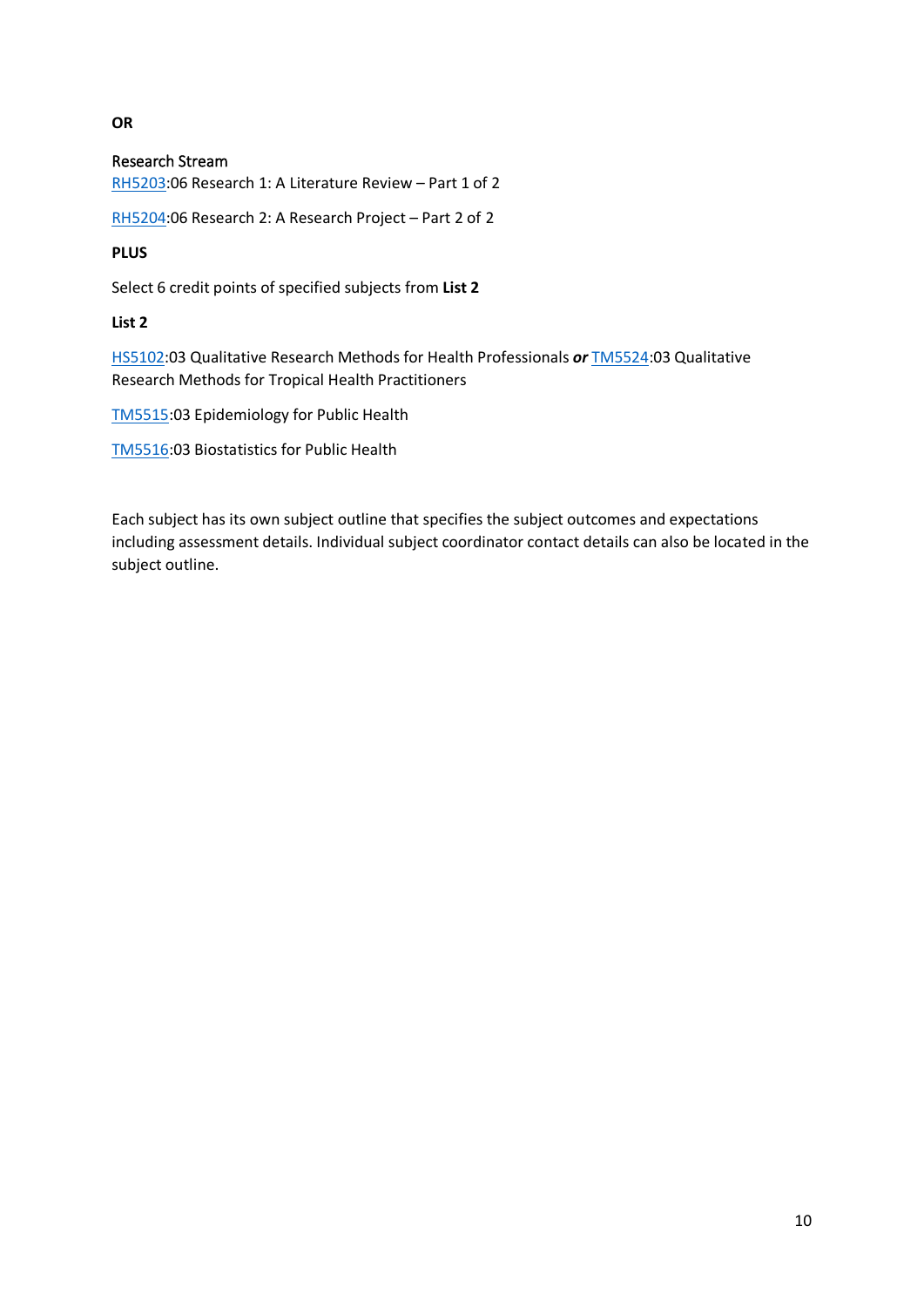# <span id="page-10-0"></span>Graduate Diploma of Rural Generalist Practice

### <span id="page-10-1"></span>Learning Outcomes

On successful completion, graduates will be able to:

- Apply advanced rural and remote generalist knowledge and skills to healthcare service delivery with a high level of independence and proficiency
- Retrieve, critically evaluate, synthesise and apply established and evolving evidence in order to develop innovative solutions for local healthcare challenges
- Demonstrate clinical leadership in planning, implementation and evaluation of service development and quality improvement in the local service setting
- Expertly communicate using high-level oral and written English language
- Demonstrate high-level responsibility and accountability for professional healthcare practice

# <span id="page-10-2"></span>Course Structure

This is a 24 credit point course which is completed in one year full-time or two years part-time. Students are expected to complete the **core subjects** [OT5200](http://www.jcu.edu.au/app/studyfinder/?subject=OT5200) Advanced Practice Within the Rural and Remote Context and [NS5342](http://www.jcu.edu.au/app/studyfinder/?subject=NS5342) Principles of Education for the Health Professional.

#### **Plus**

Select 6 credit points from **List 1**

**Plus**

Select one of the **Options** listed below

**List 1**

[HLN707:](https://www.qut.edu.au/study/unit?unitCode=HLN707)03 Research Methods in Health (QUT)

[HS5800:](http://www.jcu.edu.au/app/studyfinder/?subject=HS5800)03 Introduction to Lifestyle Medicine

[HS5801:](http://www.jcu.edu.au/app/studyfinder/?subject=HS5801)03 Health Coaching and Behaviour Change

[HS5802:](http://www.jcu.edu.au/app/studyfinder/?subject=HS5802)03 Models of Care and Innovation in Lifestyle Medicine

[HS5803:](http://www.jcu.edu.au/app/studyfinder/?subject=HS5803)03 Lifestyle Medicine Assessment and Prescription

[NS5341:](http://www.jcu.edu.au/app/studyfinder/?subject=NS5341)03 Business and Finance for the Health Manager

[RH5200:](http://www.jcu.edu.au/app/studyfinder/?subject=RH5200)03 Rehabilitation Research and Evidence Based Practice

[TM5516:](http://www.jcu.edu.au/app/studyfinder/?subject=TM5516)03 Biostatistics for Public Health

[TM5541:](http://www.jcu.edu.au/app/studyfinder/?subject=TM5541)03 Managing Effective Health Programs **or** [PUN017:](https://www.qut.edu.au/study/unit?unitCode=PUN017)03 Health Planning and Evaluation (QUT)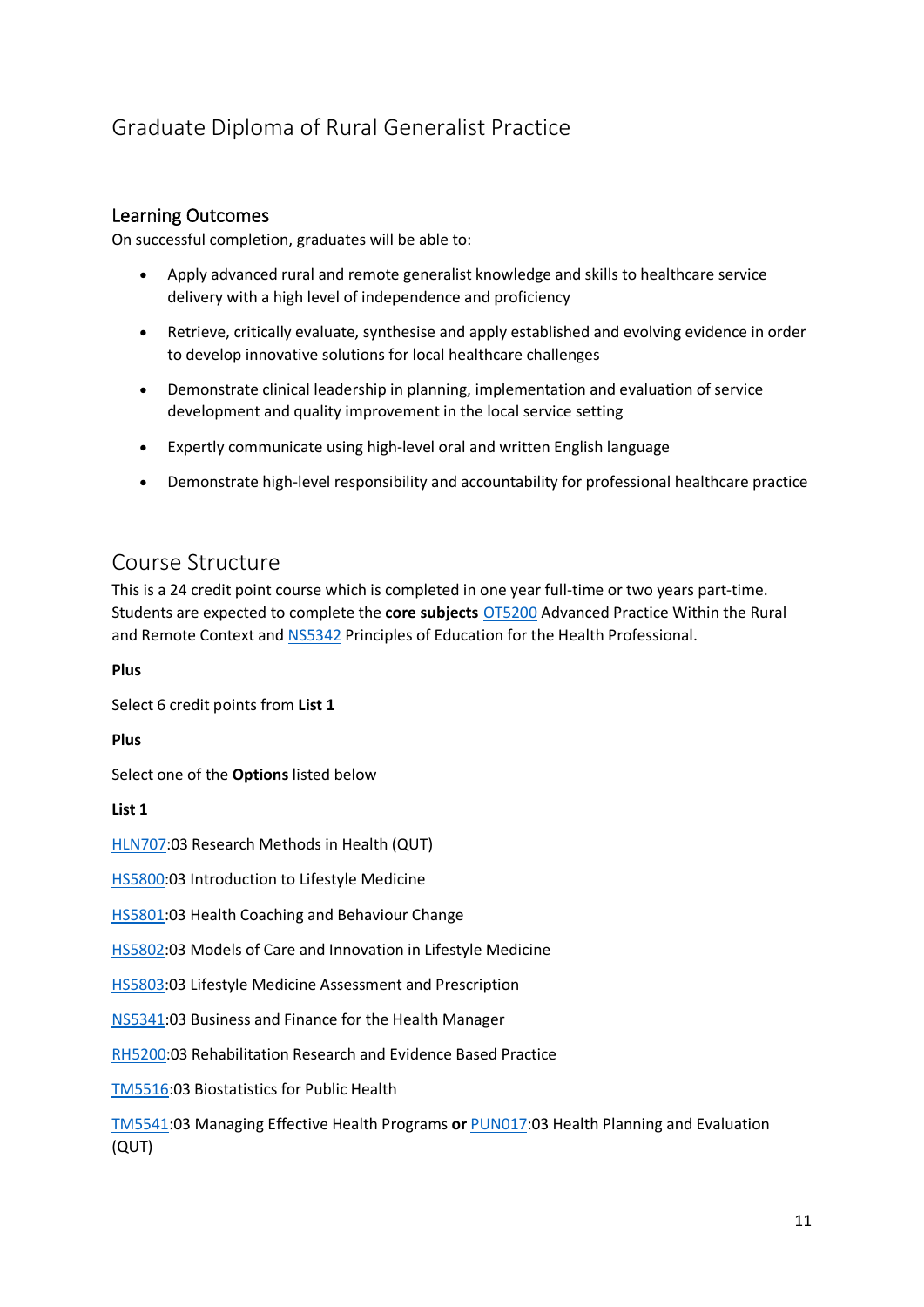#### **Options**

# **Option A – Credentialed Diabetes Educator** [HS5381:](http://www.jcu.edu.au/app/studyfinder/?subject=HS5381)03 Health Education and Self Management [NS5380:](http://www.jcu.edu.au/app/studyfinder/?subject=NS5380)03 Foundations of Clinical Diabetes [NS5382:](http://www.jcu.edu.au/app/studyfinder/?subject=NS5382)03 Applied Clinical Diabetes Education [NS5383:](http://www.jcu.edu.au/app/studyfinder/?subject=NS5383)03 Diabetes Education Professional Practice **Option B – Dietetics** Select 9 credit points from **List 2***,* and Select 3 credit points from **List 2 or List 3 Option C – Occupational Therapy** Select 9 credit points from **List 4**, and Select 3 credit points from **List 3 or List 4 Option D – Pharmacy** Select 9 credit points from **List 5 or** outbound cross institutional study subject/s as approved by the Course Coordinator, and Select 3 credit points from **List 3 or List 5 Option E – Physiotherapy** Select 9 credit points from **List 6**, and Select 3 credit points from **List 3 or List 6 Option F – Podiatry** Select 9 credit points from **List 7**, and Select 3 credit points from **List 3 or List 7 Option G – Podiatry Prescribing** [CSN500:](https://www.qut.edu.au/study/unit?unitCode=CSN500)06 Podiatric Therapeutics 1 (QUT) [CSN501:](https://www.qut.edu.au/study/unit?unitCode=CSN501)06 Podiatric Therapeutics 2 (QUT) **Option H – Speech Pathology** Select 9 credit points from **List 8**, and Select 3 credit points from **List 3 or List 8 Option I – Psychology** Select 9 credit points from **List 3**, and Select 3 credit points from **List 3 or List 9**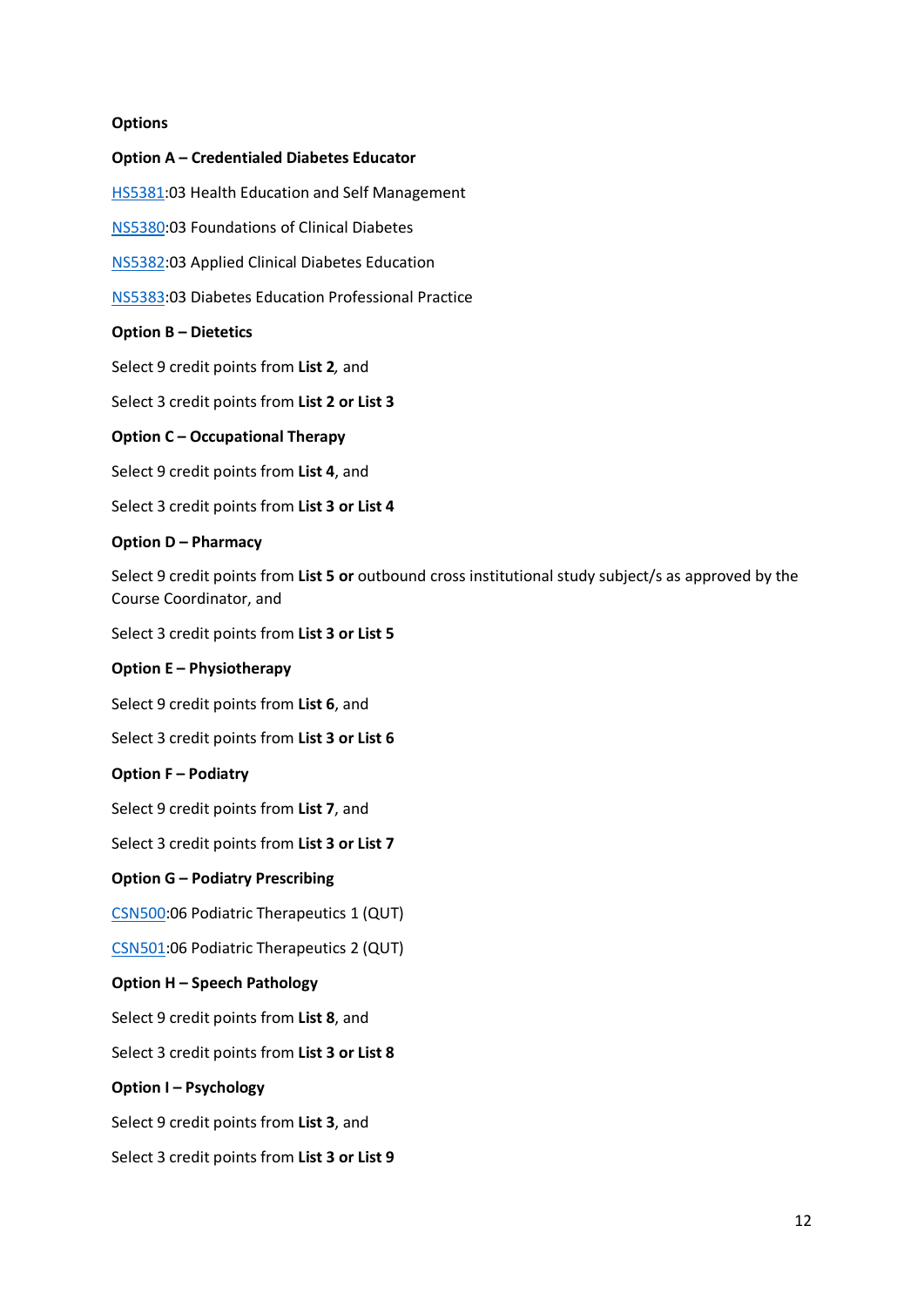#### **Option J –Social Work**

Select 9 credit points from **List 3**, and

Select 3 credit points from **List 3 or List 9**

#### **List 2**

[HS5381:](http://www.jcu.edu.au/app/studyfinder/?subject=HS5381)03 Health Education and Self Management

[NS5367:](http://www.jcu.edu.au/app/studyfinder/?subject=NS5367)03 Advanced Topics in Dietetics Practice

[NS5380:](http://www.jcu.edu.au/app/studyfinder/?subject=NS5380)03 Foundations of Clinical Diabetes

[RH5202:](http://www.jcu.edu.au/app/studyfinder/?subject=RH5202)03 Rehabilitation for Chronic Conditions **or** [HLN004:](https://www.qut.edu.au/study/unit?unitCode=HLN004)03 Chronic Conditions Prevention and Management (QUT)

[RH5205:](http://www.jcu.edu.au/app/studyfinder/?subject=RH5205)03 Palliative Care for Health Professionals

#### **List 3**

[HLN707:](https://www.qut.edu.au/study/unit?unitCode=HLN707)03 Research Methods in Health (QUT)

[NS5341:](http://www.jcu.edu.au/app/studyfinder/?subject=NS5341)03 Business and Finance for the Health Manager

[PS5109:](http://www.jcu.edu.au/app/studyfinder/?subject=PS5109)03 Ergonomics

[RH5200:](http://www.jcu.edu.au/app/studyfinder/?subject=RH5200)03 Rehabilitation Research and Evidence Based Practice

[TM5513:](http://www.jcu.edu.au/app/studyfinder/?subject=TM5513)03 Public Health Management, Leadership, Planning and Policy **or** [PUN210:](https://www.qut.edu.au/study/unit?unitCode=PUN210)03 Contemporary Health Management (QUT)

[TM5516:](http://www.jcu.edu.au/app/studyfinder/?subject=TM5516)03 Biostatistics for Public Health

[TM5528:](http://www.jcu.edu.au/app/studyfinder/?subject=TM5528)03 Health Promotion

[TM5541:](http://www.jcu.edu.au/app/studyfinder/?subject=TM5541)03 Managing Effective Health Programs or **or** [PUN017:](https://www.qut.edu.au/study/unit?unitCode=PUN017)03 Health Planning and Evaluation (QUT)

#### **List 4**

[HS5111:](https://secure.jcu.edu.au/app/studyfinder/?subject=HS5111)03 Alcohol and Other Drugs

[HS5112:](https://secure.jcu.edu.au/app/studyfinder/?subject=HS5112)03 Trauma and Crisis Management

[OT5005:](http://www.jcu.edu.au/app/studyfinder/?subject=OT5005)03 Advanced Topics in Clinical Practice

[OT5201:](http://www.jcu.edu.au/app/studyfinder/?subject=OT5201)03 Advanced Mental Health Practice

[OT5202:](http://www.jcu.edu.au/app/studyfinder/?subject=OT5202)03 Cultural Competency Principles in Australian Healthcare Practice

[RH5201:](http://www.jcu.edu.au/app/studyfinder/?subject=RH5201)03 Rehabilitation for Disability Across the Lifespan

[RH5202:](http://www.jcu.edu.au/app/studyfinder/?subject=RH5202)03 Rehabilitation for Chronic Conditions **or** [HLN004:](https://www.qut.edu.au/study/unit?unitCode=HLN004)03 Chronic Conditions Prevention and Management (QUT)

[RH5205:](http://www.jcu.edu.au/app/studyfinder/?subject=RH5205)03 Palliative Care for Health Professionals

[RH5206:](http://www.jcu.edu.au/app/studyfinder/?subject=RH5206)03 Assistive Technology Strategies to Enable Personal Autonomy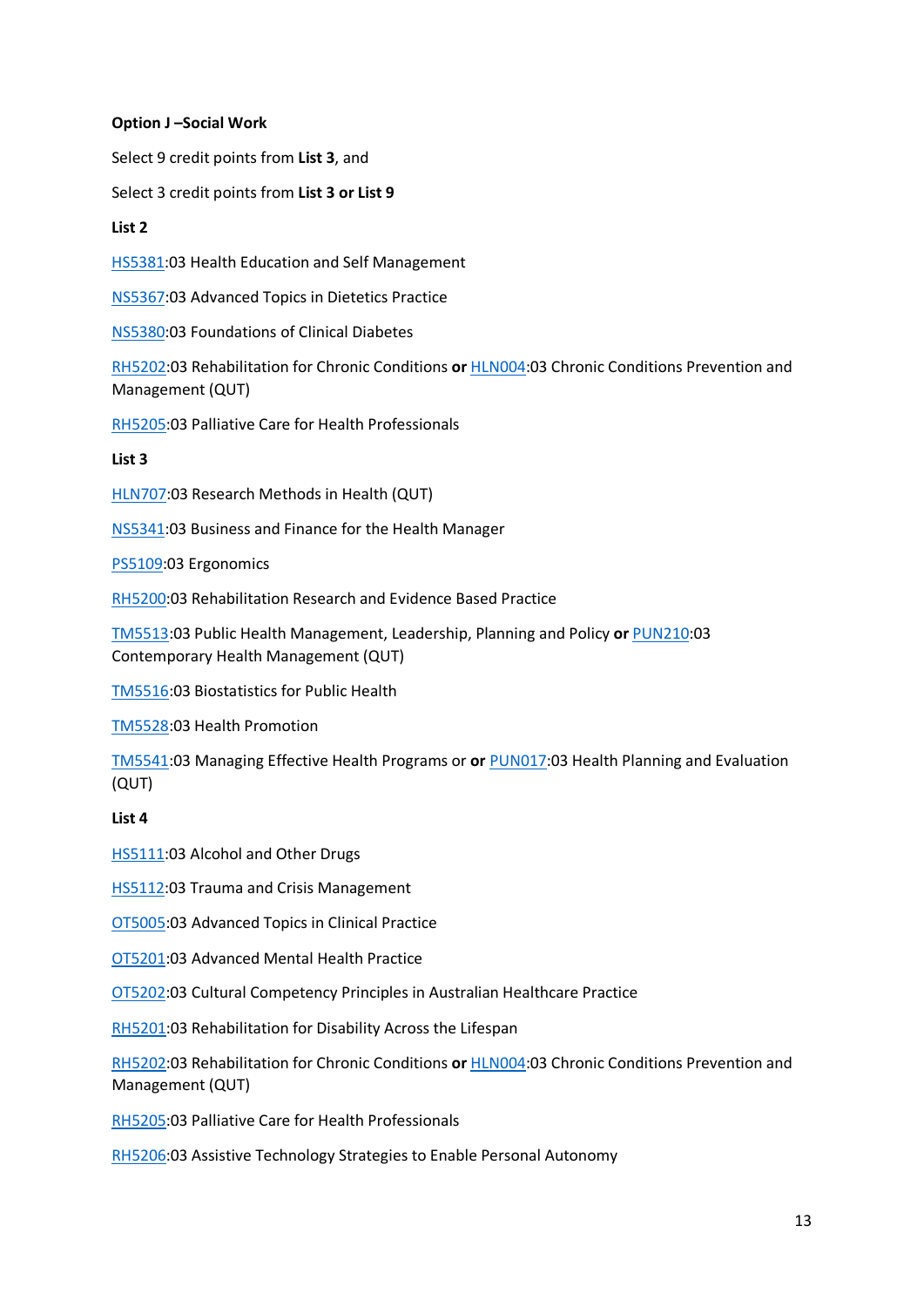#### **List 5**

[NS5380:](http://www.jcu.edu.au/app/studyfinder/?subject=NS5380)03 Foundations of Clinical Diabetes

[PC5520:](http://www.jcu.edu.au/app/studyfinder/?subject=PC5520)03 Pharmaceutical Public Health – Pharmacovigilance

[RH5202:](http://www.jcu.edu.au/app/studyfinder/?subject=RH5202)03 Rehabilitation for Chronic Conditions **or** [HLN004:](https://www.qut.edu.au/study/unit?unitCode=HLN004)03 Chronic Conditions Prevention and Management (QUT)

[RH5205:](http://www.jcu.edu.au/app/studyfinder/?subject=RH5205)03 Palliative Care for Health Professionals

#### **List 6**

[PS5101:](http://www.jcu.edu.au/app/studyfinder/?subject=PS5101)03 Clinical Expert Updates for Physiotherapy

[PS5108:](http://www.jcu.edu.au/app/studyfinder/?subject=PS5108)03 Advanced Musculoskeletal Practice

[RH5201:](http://www.jcu.edu.au/app/studyfinder/?subject=RH5201)03 Rehabilitation for Disability Across the Lifespan

[RH5202:](http://www.jcu.edu.au/app/studyfinder/?subject=RH5202)03 Rehabilitation for Chronic Conditions **or** [HLN004:](https://www.qut.edu.au/study/unit?unitCode=HLN004)03 Chronic Conditions Prevention and Management (QUT)

[RH5205:](http://www.jcu.edu.au/app/studyfinder/?subject=RH5205)03 Palliative Care for Health Professionals

#### **List 7**

[HS5381:](http://www.jcu.edu.au/app/studyfinder/?subject=HS5381)03 Health Education and Self Management

[NS5380:](http://www.jcu.edu.au/app/studyfinder/?subject=NS5380)03 Foundations of Clinical Diabetes

[RH5202:](http://www.jcu.edu.au/app/studyfinder/?subject=RH5202)03 Rehabilitation for Chronic Conditions **or** [HLN004:](https://www.qut.edu.au/study/unit?unitCode=HLN004)03 Chronic Conditions Prevention and Management (QUT)

[RH5205:](http://www.jcu.edu.au/app/studyfinder/?subject=RH5205)03 Palliative Care for Health Professionals

[RH5800:](http://www.jcu.edu.au/app/studyfinder/?subject=RH5800)03 Advanced Topics in Podiatric Practice

#### **List 8**

[RH5201:](http://www.jcu.edu.au/app/studyfinder/?subject=RH5201)03 Rehabilitation for Disability Across the Lifespan

[RH5202:](http://www.jcu.edu.au/app/studyfinder/?subject=RH5202)03 Rehabilitation for Chronic Conditions **or** [HLN004:](https://www.qut.edu.au/study/unit?unitCode=HLN004)03 Chronic Conditions Prevention and Management (QUT)

[RH5205:](http://www.jcu.edu.au/app/studyfinder/?subject=RH5205)03 Palliative Care for Health Professionals

[SL5200:](http://www.jcu.edu.au/app/studyfinder/?subject=SL5200)03 Advanced Practice in Dysphagia

[SL5201:](http://www.jcu.edu.au/app/studyfinder/?subject=SL5201)03 Advanced Practice in Adult Speech Pathology

[SL5202:](http://www.jcu.edu.au/app/studyfinder/?subject=SL5202)03 Advanced Practice in Paediatric Speech Pathology

#### **List 9**

[HS5102:](https://secure.jcu.edu.au/app/studyfinder/?subject=HS5102)03 Qualitative Research Methods for Health Professionals

[HS5111:](https://secure.jcu.edu.au/app/studyfinder/?subject=HS5111)03 Alcohol and Other Drugs

**[HS5112:](https://secure.jcu.edu.au/app/studyfinder/?subject=HS5112)03 Trauma and Crisis Management**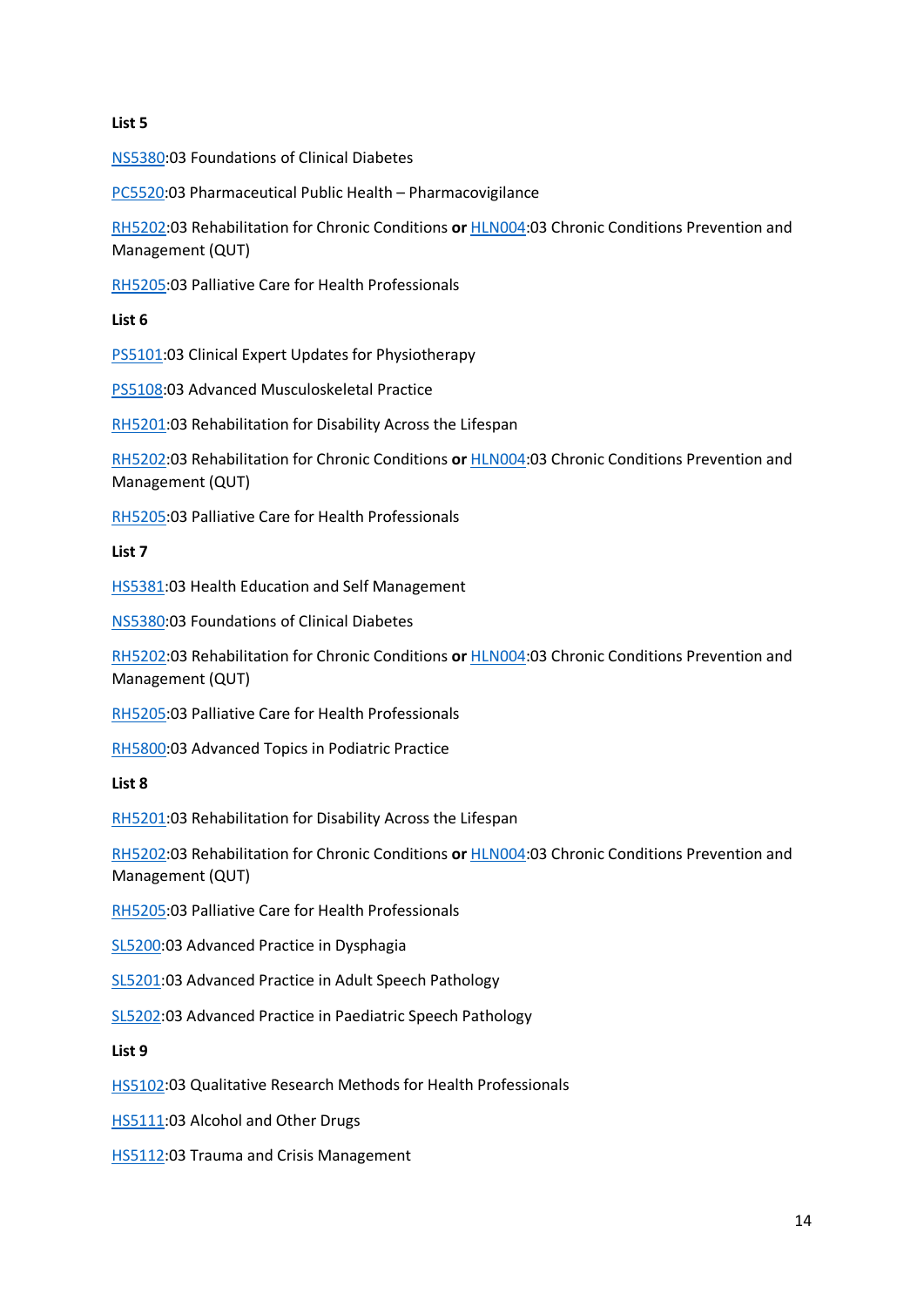[OT5201:](http://www.jcu.edu.au/app/studyfinder/?subject=OT5201)03 Advanced Mental Health Practice

[RH5201:](http://www.jcu.edu.au/app/studyfinder/?subject=RH5201)03 Rehabilitation for Disability Across the Lifespan

[RH5202:](http://www.jcu.edu.au/app/studyfinder/?subject=RH5202)03 Rehabilitation for Chronic Conditions **or** [HLN004:](https://www.qut.edu.au/study/unit?unitCode=HLN004)03 Chronic Conditions Prevention and Management (QUT)

[RH5205:](http://www.jcu.edu.au/app/studyfinder/?subject=RH5205)03 Palliative Care for Health Professionals

Each subject has its own subject outline that specifies the subject outcomes and expectations including assessment details. Individual subject coordinator contact details can also be located in the subject outline.

See the following link for more detail on the course:

<https://www.jcu.edu.au/courses/graduate-diploma-of-rural-generalist-practice>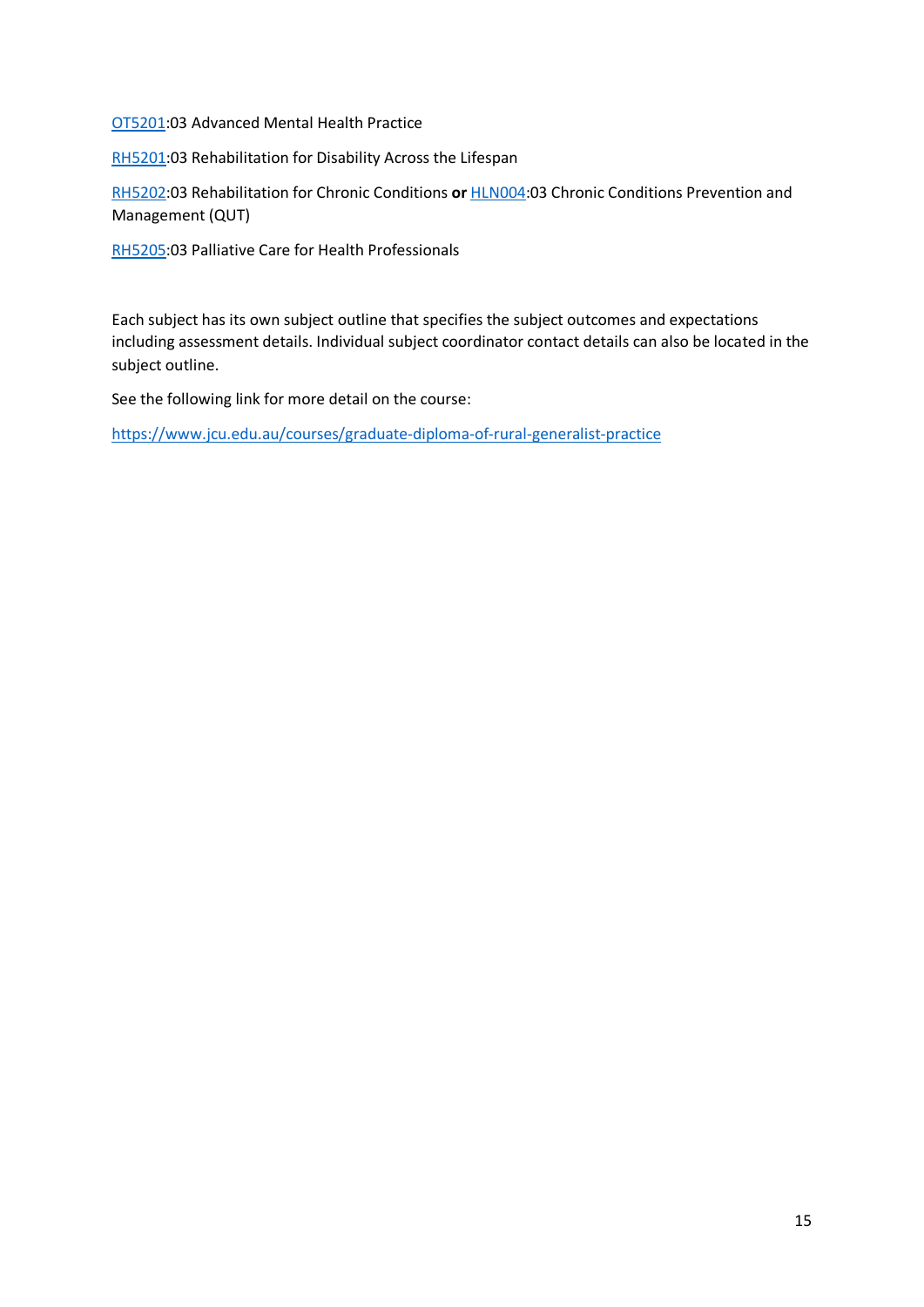# <span id="page-15-0"></span>Enrolment

Students are able to enrol in their subjects via eStudent, which is available on the student homepage of the JCU website [https://www.jcu.edu.au/students.](https://www.jcu.edu.au/students) Alongside enrolment, eStudent will allow you to view your results, fees and scholarship applications. For more information on fees see <https://www.jcu.edu.au/students/fees-and-financial-support>

# <span id="page-15-1"></span>Assessment

# <span id="page-15-2"></span>Policies

Students should familiarise themselves with the following JCU policies:

• Learning, Teaching and Assessment policy

[https://www.jcu.edu.au/policy/learning-and-teaching/learning-teaching-and-assessment-policy-](https://www.jcu.edu.au/policy/learning-and-teaching/learning-teaching-and-assessment-policy-01jan2021)[01jan2021](https://www.jcu.edu.au/policy/learning-and-teaching/learning-teaching-and-assessment-policy-01jan2021)

• Learning, Teaching and Assessment procedure

[https://www.jcu.edu.au/policy/procedures/learning-and-teaching-procedures/learning,-teaching](https://www.jcu.edu.au/policy/procedures/learning-and-teaching-procedures/learning,-teaching-and-assessment-procedures)[and-assessment-procedures](https://www.jcu.edu.au/policy/procedures/learning-and-teaching-procedures/learning,-teaching-and-assessment-procedures)

• Examination procedure

[https://www.jcu.edu.au/policy/procedures/learning-and-teaching-procedures/examinations](https://www.jcu.edu.au/policy/procedures/learning-and-teaching-procedures/examinations-procedure)[procedure](https://www.jcu.edu.au/policy/procedures/learning-and-teaching-procedures/examinations-procedure)

• Special consideration procedure

[https://www.jcu.edu.au/policy/procedures/student-services-procedures/special-consideration](https://www.jcu.edu.au/policy/procedures/student-services-procedures/special-consideration-procedure)[procedure](https://www.jcu.edu.au/policy/procedures/student-services-procedures/special-consideration-procedure)

• Student academic misconduct procedure

[https://www.jcu.edu.au/policy/procedures/student-services-procedures/student-academic](https://www.jcu.edu.au/policy/procedures/student-services-procedures/student-academic-misconduct-procedure)[misconduct-procedure](https://www.jcu.edu.au/policy/procedures/student-services-procedures/student-academic-misconduct-procedure)

• Academic progressions policy

<https://www.jcu.edu.au/policy/student-services/academic-progression-policy>

• Student appeals policy

<https://www.jcu.edu.au/policy/student-services/student-appeals-policy>

These are important overriding policies of the university and can be found in the JCU Student Handboo[k https://www.jcu.edu.au/course-and-subject-handbook](https://www.jcu.edu.au/course-and-subject-handbook)

It is imperative that students read and thoroughly understand the assessment policy/procedures. Specific assessment requirements for each subject are provided by subject co-ordinators and are available in the subject outlines.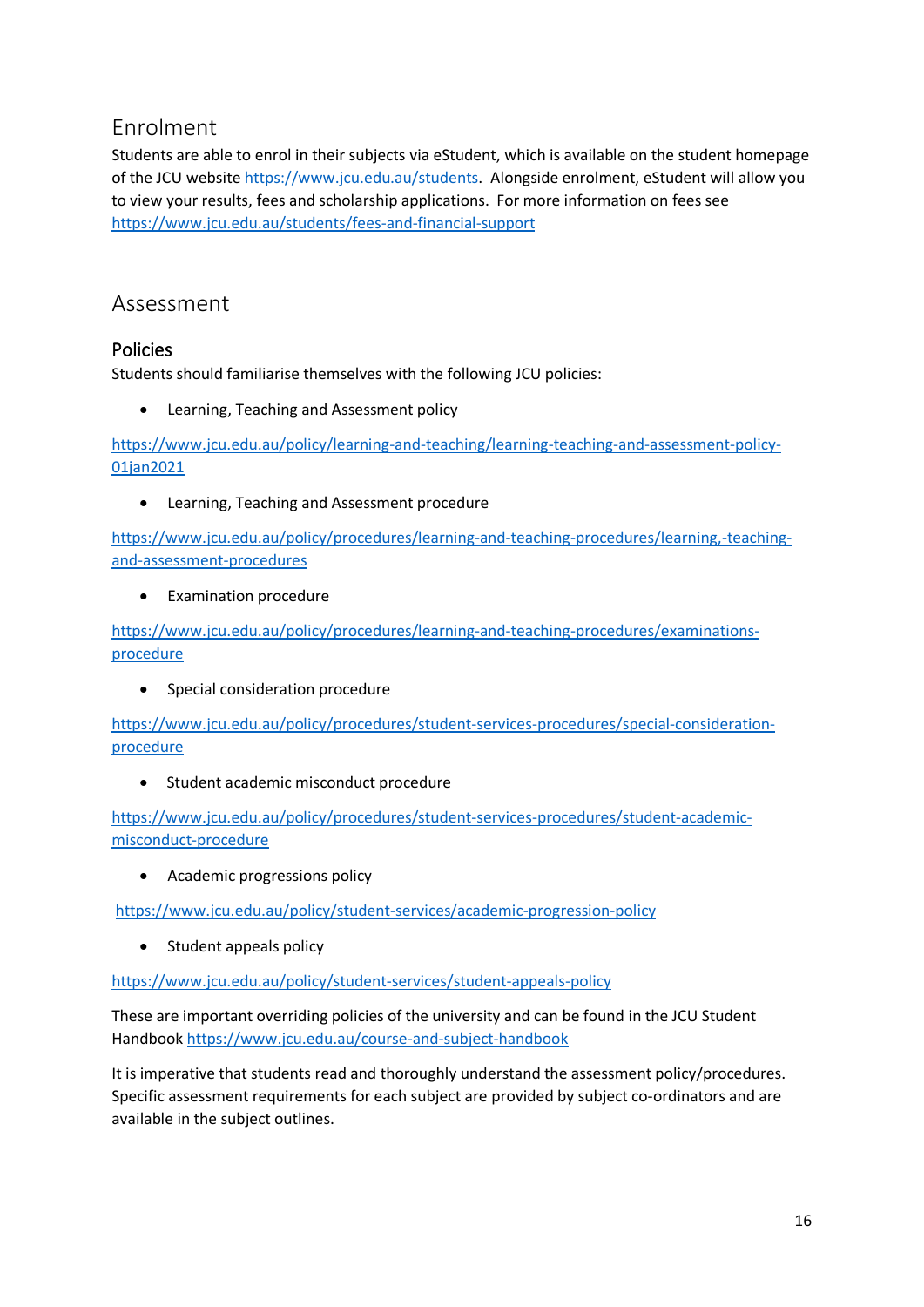### <span id="page-16-0"></span>Extensions, deferring or special consideration for assessment not including exams

This guide applies to students who have extenuating circumstances that prevents the student from completing teaching/ learning and or assessment tasks and applies to all assessments in coursework subjects.

A student may then seek to apply for special consideration in respect of an assessment item.

The outcomes of the application are:

- an extension of time for an assignment or similar assessment item and must be made prior to the due date
- a deferred assessment/ examination which can be made up to 3 days after the date or before the results are released for that assessment item (whichever comes first)

An application lodged later than specified above will not normally be considered. However where the circumstances material to the application preclude lodging the application until a later time, an application submitted as soon as reasonably possible will be considered.

Applications must provide sufficient information on which to make a determination. Examples of supporting documentation include: a medical certificate, counsellor certificate or a statutory declaration. Se[e https://www.jcu.edu.au/policy/procedures/student-services-procedures/special](https://www.jcu.edu.au/policy/procedures/student-services-procedures/special-consideration-procedure)[consideration-procedure](https://www.jcu.edu.au/policy/procedures/student-services-procedures/special-consideration-procedure)

#### <span id="page-16-1"></span>Results

Assessment items and final grades will be reviewed through moderation processes [https://www.jcu.edu.au/policy/learning-and-teaching/learning-teaching-and-assessment-policy-](https://www.jcu.edu.au/policy/learning-and-teaching/learning-teaching-and-assessment-policy-01jan2021)[01jan2021](https://www.jcu.edu.au/policy/learning-and-teaching/learning-teaching-and-assessment-policy-01jan2021)

It is important to be aware that assessment "is **always subject to final ratification** following the examination period and that **no single result represents a final grade** in a subject"

Grades will be awarded for all coursework subjects as per the [JCU Standard System of Reporting](https://www.jcu.edu.au/policy/student-services/standard-system-of-reporting-grades-policy)  [Grades.](https://www.jcu.edu.au/policy/student-services/standard-system-of-reporting-grades-policy)

### <span id="page-16-2"></span>Inherent Requirements

Inherent requirements are the fundamental abilities, attributes, skills and behaviours needed to achieve the learning outcomes of a course while preserving the academic integrity of the university's learning, assessment and accreditation processes. Students and prospective students must be able to demonstrate that they have acquired or have the ability to acquire the inherent requirements for their degree. For more information, refer t[o https://www.jcu.edu.au/learning-and](https://www.jcu.edu.au/learning-and-teaching/resources/inherent-requirements)[teaching/resources/inherent-requirements](https://www.jcu.edu.au/learning-and-teaching/resources/inherent-requirements)

Reasonable adjustments may be made to assist students manage additional circumstances impacting on their studies provided these do not change the academic integrity of a degree. Reasonable adjustments do not alter the need to be able to demonstrate the inherent requirements of the course. Students who believe they will experience challenges completing their degree or course because of their disability, health condition or other reason should discuss their concerns with an AccessAbility Services team member or a member of College staff, such as the Course Coordinator. In the case where it is determined that inherent requirements cannot be met with reasonable adjustments, the University staff can provide guidance regarding other study options.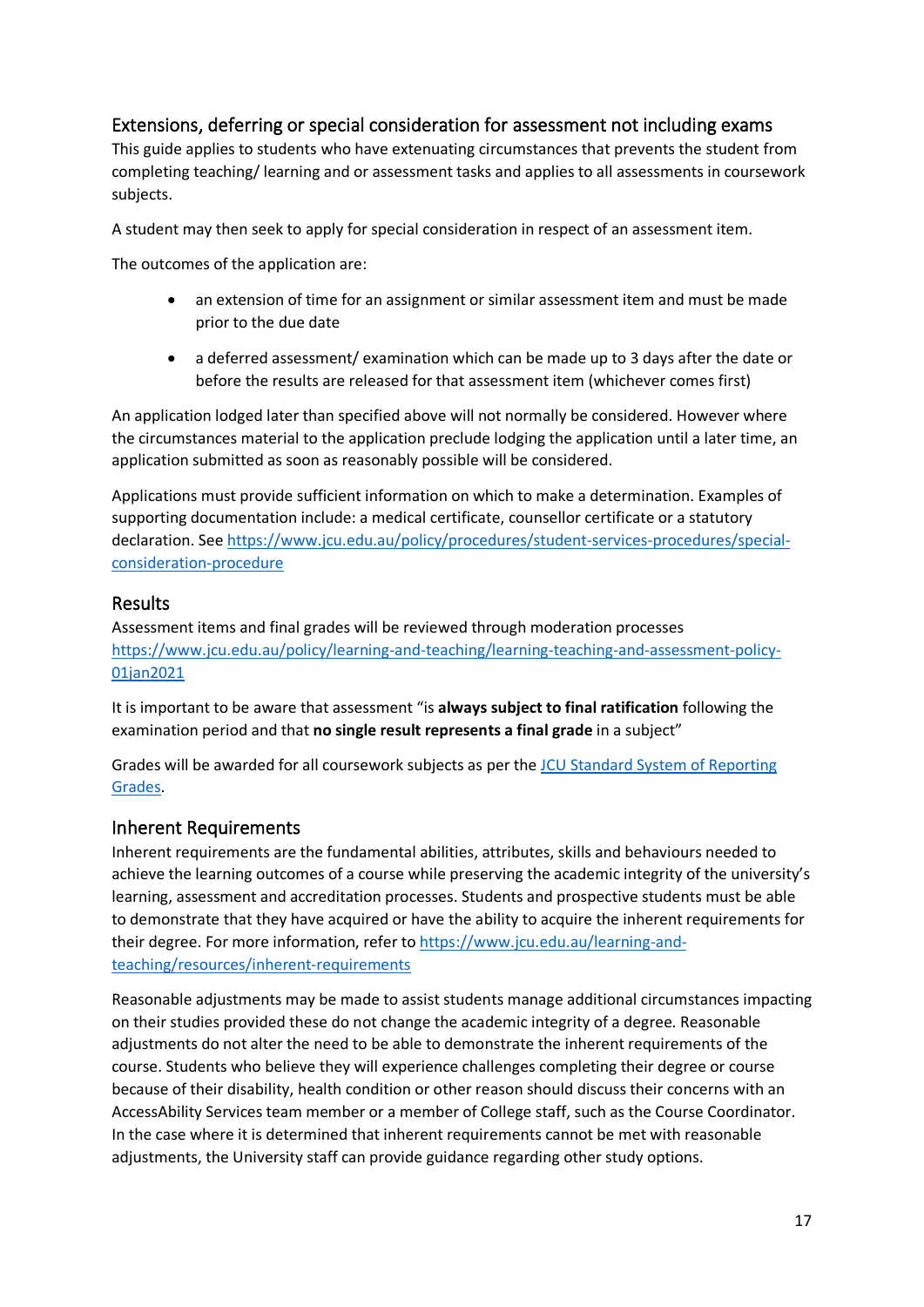# <span id="page-17-0"></span>Resources

# <span id="page-17-1"></span>Email

All JCU students are issued with their own JCU email address at enrolment. All email messages generated from JCU are sent to your JCU email address - not to your personal home email address. Staff will contact students via email about matters related to their subjects and vice versa.

# <span id="page-17-2"></span>LearnJCU

LearnJCU is the online learning platform utilised at JCU. Each subject you are enrolled in will have a webpage in LearnJCU where you will be able to access the relevant subject learning materials. JCU aims to provide you with timely access to information communication technology (ICT) services and the ICT acceptable use policy can be viewed at:

[https://www.jcu.edu.au/policy/information-and-communications-technology/information](https://www.jcu.edu.au/policy/information-and-communications-technology/information-communication-technology-acceptable-use-policy)[communication-technology-acceptable-use-policy](https://www.jcu.edu.au/policy/information-and-communications-technology/information-communication-technology-acceptable-use-policy)

# <span id="page-17-3"></span>Infohelp Services

InfoHelp is JCU's 'one-stop information shop' for assistance with resolving computer problems; locating information for essays and assignments; developing information literacy and research skills. See <https://www.jcu.edu.au/library/client/student>

# <span id="page-17-4"></span>JCU Library

The library web page will provide information regarding library resources and databases useful for students. Please see the Library Use Policy at [https://www.jcu.edu.au/policy/student](https://www.jcu.edu.au/policy/student-services/library-use-policy)[services/library-use-policy](https://www.jcu.edu.au/policy/student-services/library-use-policy) 

Library Resources:<https://www.jcu.edu.au/library>

# <span id="page-17-5"></span>The Learning Centre

If you are returning to study or would like additional advice/support with your learning, the learning centre can provide online and face to face support for academic learning development <https://www.jcu.edu.au/students/learning-centre>

# <span id="page-17-6"></span>Student Support

For student support in other personal areas see: [https://www.jcu.edu.au/students/support/student](https://www.jcu.edu.au/students/support/student-support)[support](https://www.jcu.edu.au/students/support/student-support)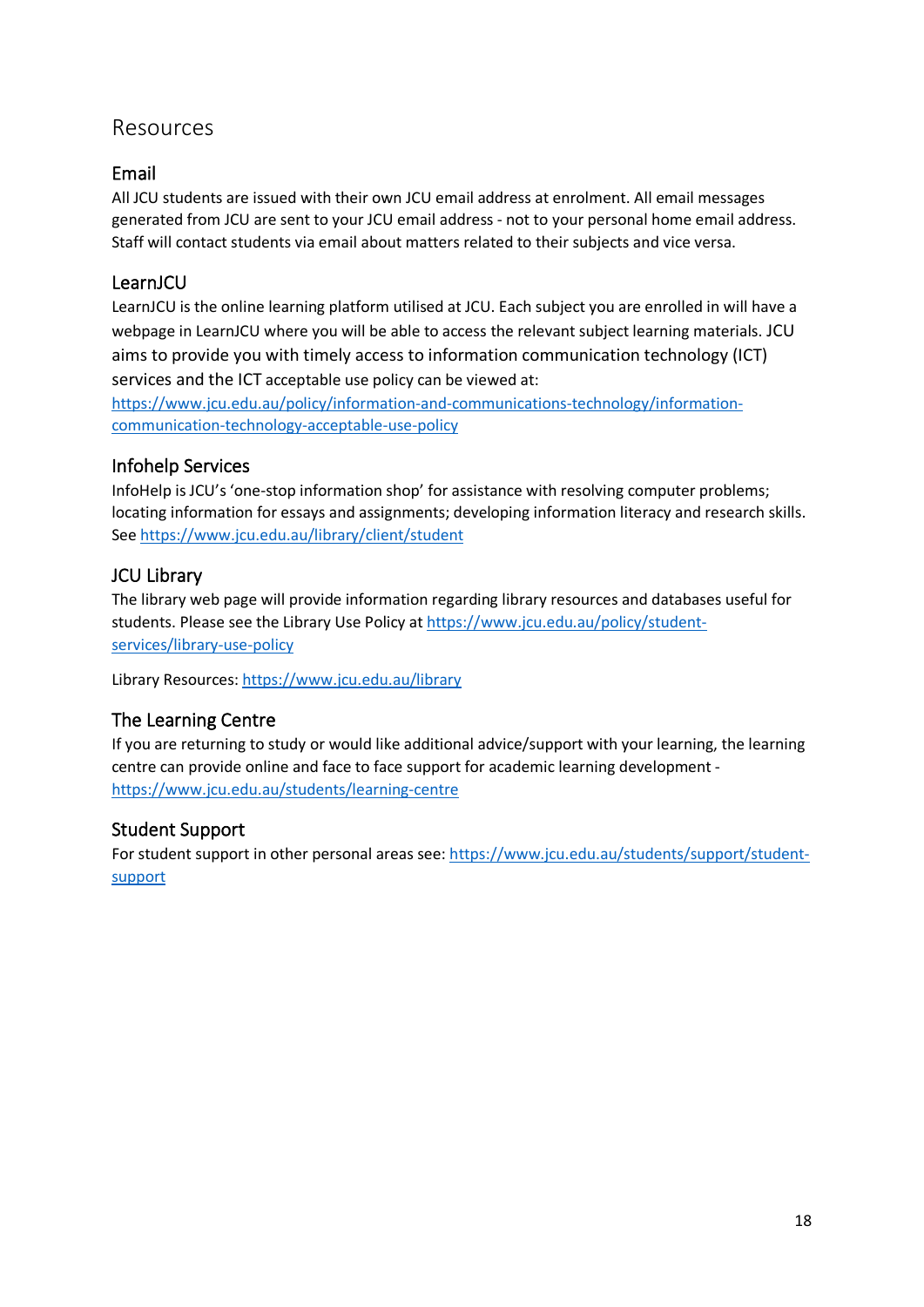# <span id="page-18-0"></span>Course Progression

### <span id="page-18-1"></span>Progression

In order to progress through the course there are some subjects that have prerequisite subjects, which you must successfully complete before enrolling in the following semester. These subjects are relevant for the Graduate Diploma and Master of Rehabilitation courses only.

- RH5200: Evidence based practice and Rehabilitation Research is a prerequisite for RH5203: Research 1.
- RH5203: Research 1 is a prerequisite for RH5204: Research 2.
- RH5203 is chained to RH5204, which means these subjects must be completed in succession.

Please note that in order progress through the postgraduate course, students must achieve the following satisfactory academic performance requirements:

- pass all core subjects; and
- maintain a course Grade Point Average (GPA) of 4.00 or above; and,
- pass more than 50% of completed credit points.

Where a student fails to achieve satisfactory academic performance requirements, conditions, suspension or exclusion will apply in accordance with the Unsatisfactory Academic Performance Procedures.

Please see the Academic progression policy for further detail. <https://www.jcu.edu.au/policy/student-services/academic-progression-policy>

### <span id="page-18-2"></span>Withdrawal

If you decide to withdraw from a subject you can manage this through eStudent. See <https://www.jcu.edu.au/students/enrolment/withdraw-from-subjects>for information regarding withdrawal from subjects. You must withdraw from a subject prior to the census date or you will be charged for the subject. Please check important dates on the course calendar: <https://www.jcu.edu.au/students/important-dates>

### <span id="page-18-3"></span>Leave of absence

Please refer t[o https://www.jcu.edu.au/students/enrolment/taking-a-break-from-study-leave-of](https://www.jcu.edu.au/students/enrolment/taking-a-break-from-study-leave-of-absence)[absence](https://www.jcu.edu.au/students/enrolment/taking-a-break-from-study-leave-of-absence) for information related to taking a break from study.

# <span id="page-18-4"></span>Credit for previous study

Credit for previous study refers to recognition granted towards meeting the requirements of an award of the University, either on the basis of prior formal study or recognised prior learning. The purpose is to establish the equivalence of academic achievement regardless of the similarity or differences of the education processes involved. Eligibility for credit for previous study does not guarantee automatic admission to a course and is only granted at the discretion of the Deputy Vice Chancellor, Division of Tropical Health and Medicine. Please refer to [https://www.jcu.edu.au/students/enrolment/credit-for-previous-study](https://www.jcu.edu.au/students/enrolment/credit-for-previous-study-advanced-standing) for further information.

Applications for credit for previous study must be submitted to the Course coordinator. Advanced standing will only be granted on a yearly basis as subjects may change. Credit will be applied on an individual basis and will take into account the time since completion of previous study, the learning outcomes of the subjects and changes that have occurred within subjects.